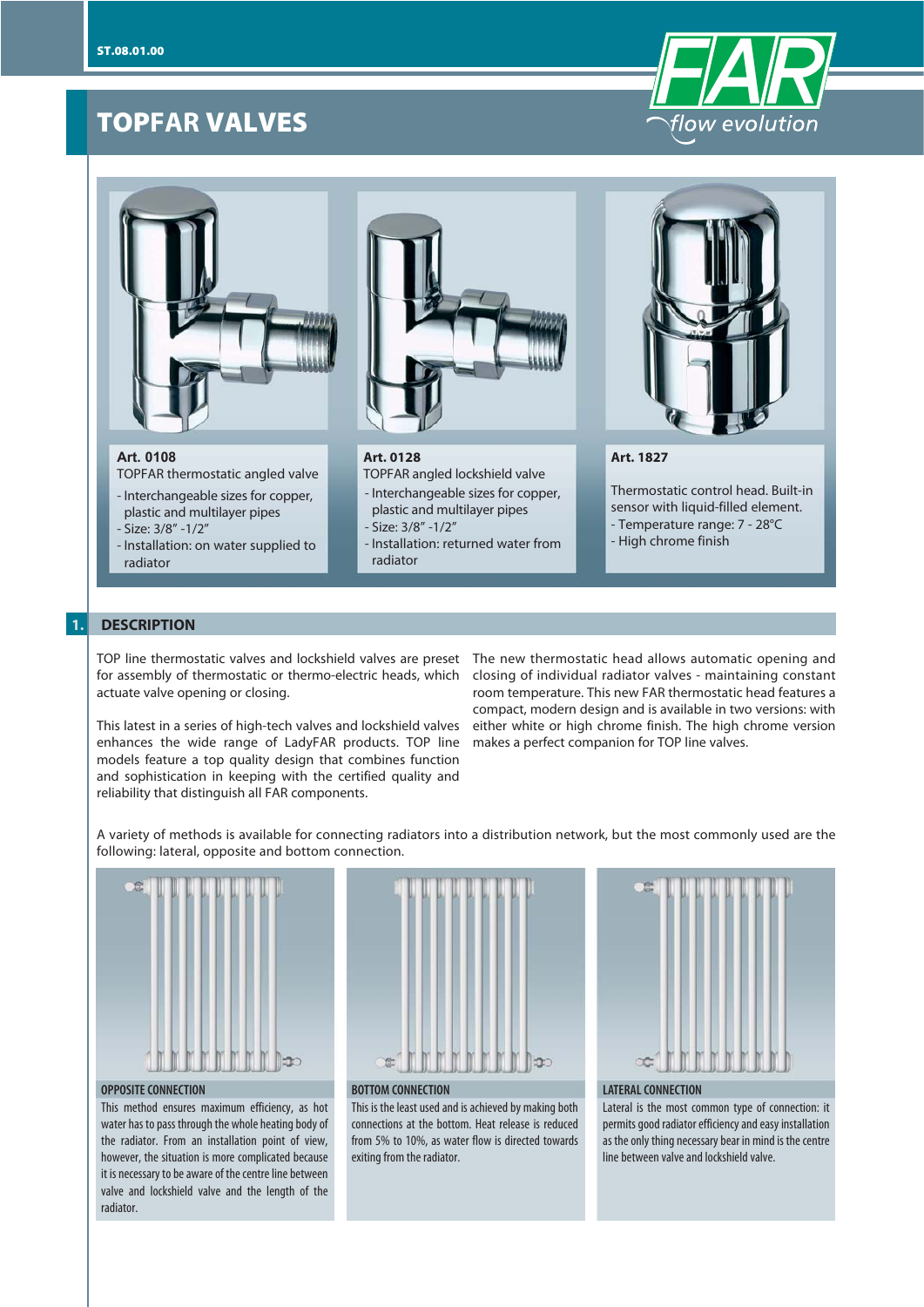# **2. TOPFAR THERMOSTATIC VALVES**

**TOPFAR VALVES**



**Art. 0108**  Thermostatic angled valve - Interchangeable sizes for copper, plastic and multilayer pipe - Size: 3/8" -1/2"



**Art. 0109**  Thermostatic angled valve - Interchangeable sizes for copper, plastic and multilayer pipe - Size: 3/8" -1/2"



**Art. 0128**  Angled lockshield valve - Interchangeable sizes for copper, plastic and multilayer pipe - Size: 3/8" -1/2"



**Art. 0129**  Angled lockshield valve - Interchangeable sizes for copper, plastic and multilayer pipe





**Art. 0101**  Thermostatic valve, angled-left version - Interchangeable sizes for copper, plastic and multilayer pipe - Size: 3/8" -1/2"



**Art. 0111**  Thermostatic valve, angled-left version - Interchangeable sizes for copper, plastic and multilayer pipe - Size: 3/8" -1/2"



**Art. 0122**  Lockshield valve, angled-right version - Interchangeable sizes for copper, plastic and multilayer pipe - Size: 3/8" -1/2"



**Art. 0132**  Lockshield valve, angled-right version - Interchangeable sizes for copper,

plastic and multilayer pipe - Size: 3/8" -1/2"



**Art. 0102**  Thermostatic valve, angled-right version - Interchangeable sizes for copper, plastic and multilayer pipe - Size: 3/8" -1/2"



**Art. 0112**  Thermostatic valve, angled-right version - Interchangeable sizes for copper, plastic and multilayer pipe - Size: 3/8" -1/2"



**Art. 0121**  Lockshield valve, angled-left version - Interchangeable sizes for copper, plastic and multilayer pipe - Size: 3/8" -1/2"



**Art. 0131**  Lockshield valve, angled-left version - Interchangeable sizes for copper, plastic and multilayer pipe - Size: 3/8" -1/2"

#### **Installation overview of Art.0108 and Arts.0102-0121 on radiator.**

In addition to thermostatic valves suitable for normal positioning of thermostatic or thermo-electric heads (Fig.1) FAR offers space-saving valves which permit a choice of flow direction dependant on system constraints and available space (Fig.2).





## Also available with iron pipe connection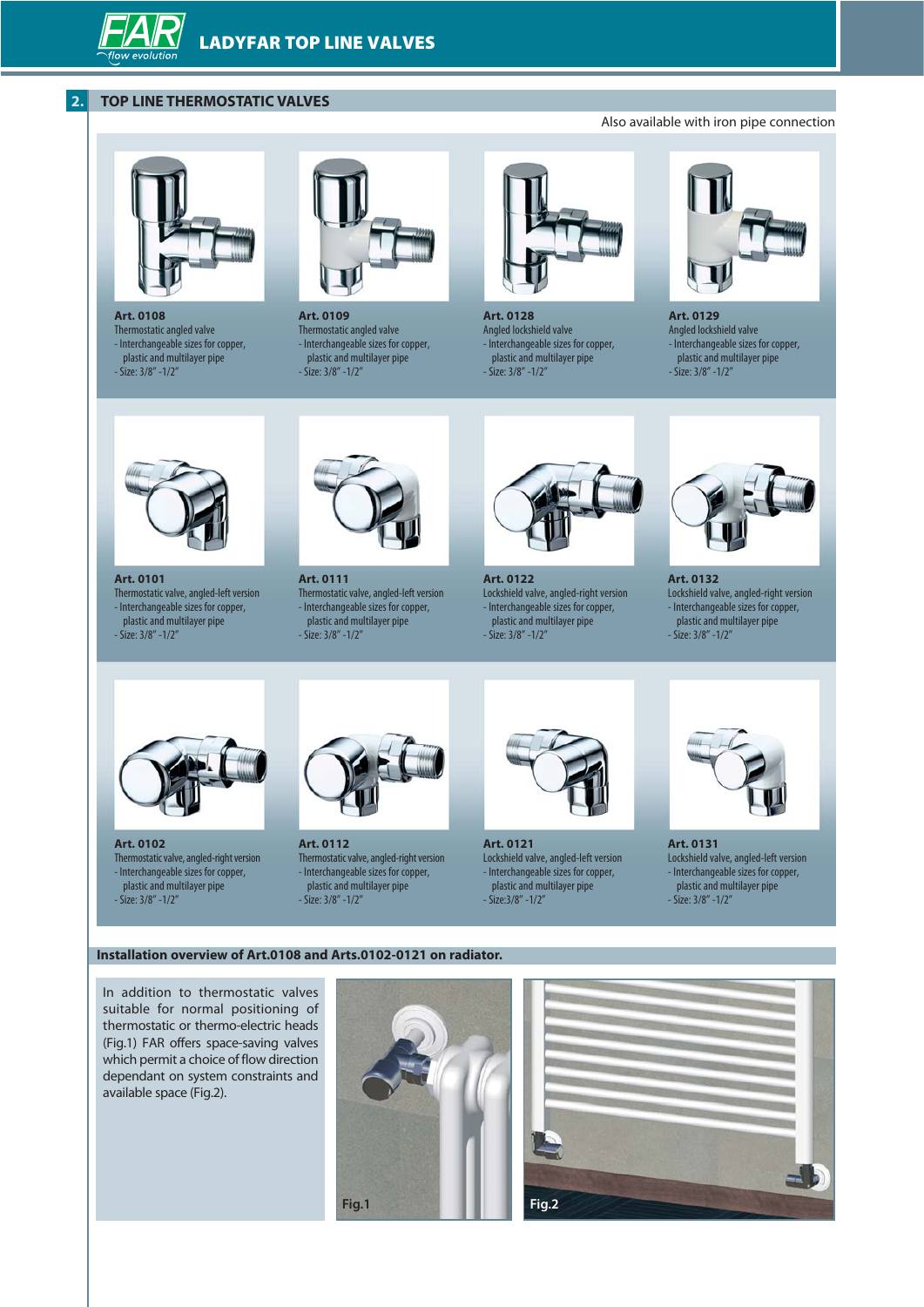**TOPFAR VALVES**

## **3. CONSTRUCTION FEATURES**



# **4. CONSTRUCTION MATERIALS AND TECHNICAL FEATURES**



### **Construction Materials**

|    | 1. Valve body               | CW617N brass   |
|----|-----------------------------|----------------|
|    | 2. Shutter                  | <b>EPDM</b>    |
|    | 3. Body                     | CW614N brass   |
|    | 4. Spring                   | AISI 302 steel |
|    | 5. Pin                      | AISI 303 steel |
|    | 6. Handle                   | CW614N brass   |
|    | 7. Sealing O-rings          | <b>EPDM</b>    |
|    | 8. Sealing seat             | <b>HPF</b>     |
|    | 9. Terminal body            | CW617N brass   |
| 9. | 10. Tightening terminal nut | CW617N brass   |
|    | <b>11. Nut</b>              | CW617N brass   |
|    |                             |                |

## **Technical features**

| <b>Nominal pressure:</b>  | 16 bar                   |
|---------------------------|--------------------------|
| Max. temperature:         | 95 $\degree$ C           |
| <b>Compatible fluids:</b> | water, water with glycol |

# **5. INSTALLATION COMPONENTS**

TOPFAR valves and lockshield valves are available with iron and interchangeable connections for copper, plastic and multilayer pipe.

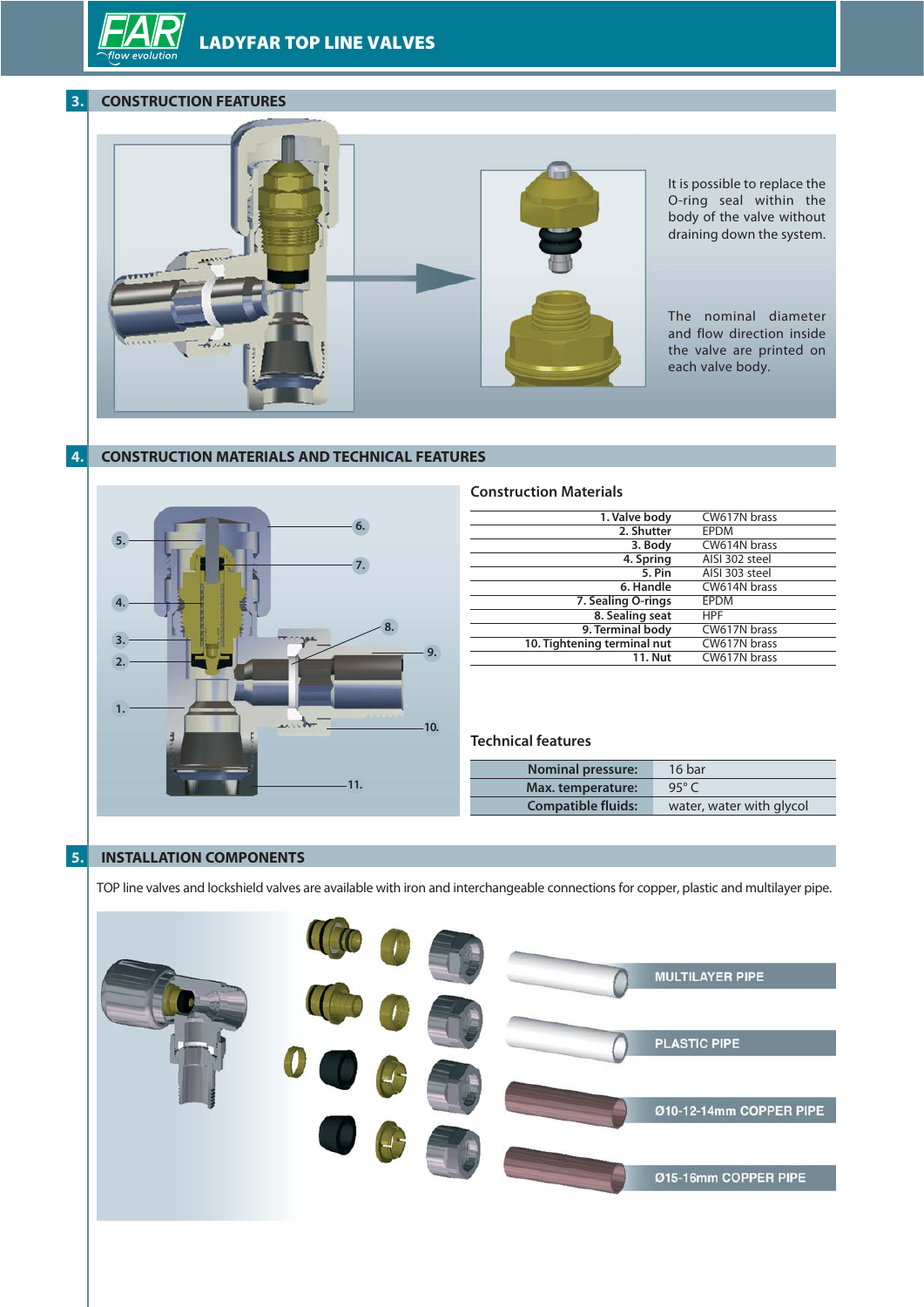# **6. INSTALLATION OF THERMOSTATIC HEAD**

The thermostatic head of TOPFAR models is provided with a liquid sensor, which detects temperature variations and opens or closes the valve accordingly. It has a regulating scale numbered from 1 to 5 to permit selection of the desired temperature.

- 1. Unscrew the handle and the brass support, extracting them from the valve body
- 2. Set the selector to position 5
- 3. Pull the ring towards the selector and the locking key towards the lower part
- 4. Position the head, as indicated below, in the appropriate grooves
- 5. Move the locking ring towards the valve, up to the FAR logo and push the locking key.

### **Installation procedure**



| <b>POSITION</b> | <b>CORRESPONDING TEMPERATURE (°C)</b> |
|-----------------|---------------------------------------|
|                 | NO RADIATOR                           |
|                 |                                       |
|                 | 12                                    |
|                 | 16                                    |
|                 | 20                                    |
|                 | 24                                    |
|                 | 28                                    |

# **7. THERMOSTATIC HEAD TECHNICAL FEATURES**

| Max. differential pressure:          | 1 bar              |
|--------------------------------------|--------------------|
| <b>Reference point:</b>              | $3 = 20^{\circ}$ C |
| Max. room temperature:               | $50^{\circ}$ C     |
| Temperature range:                   | 7-28°C             |
| <b>Antifreeze operation:</b>         | $7^{\circ}$ C      |
| <b>Hysteresis:</b>                   | 0,35K              |
| <b>Proportional band:</b>            | $2^{\circ}C$       |
| Response time- 6.4.1.13 EN215 point: | $23$ min           |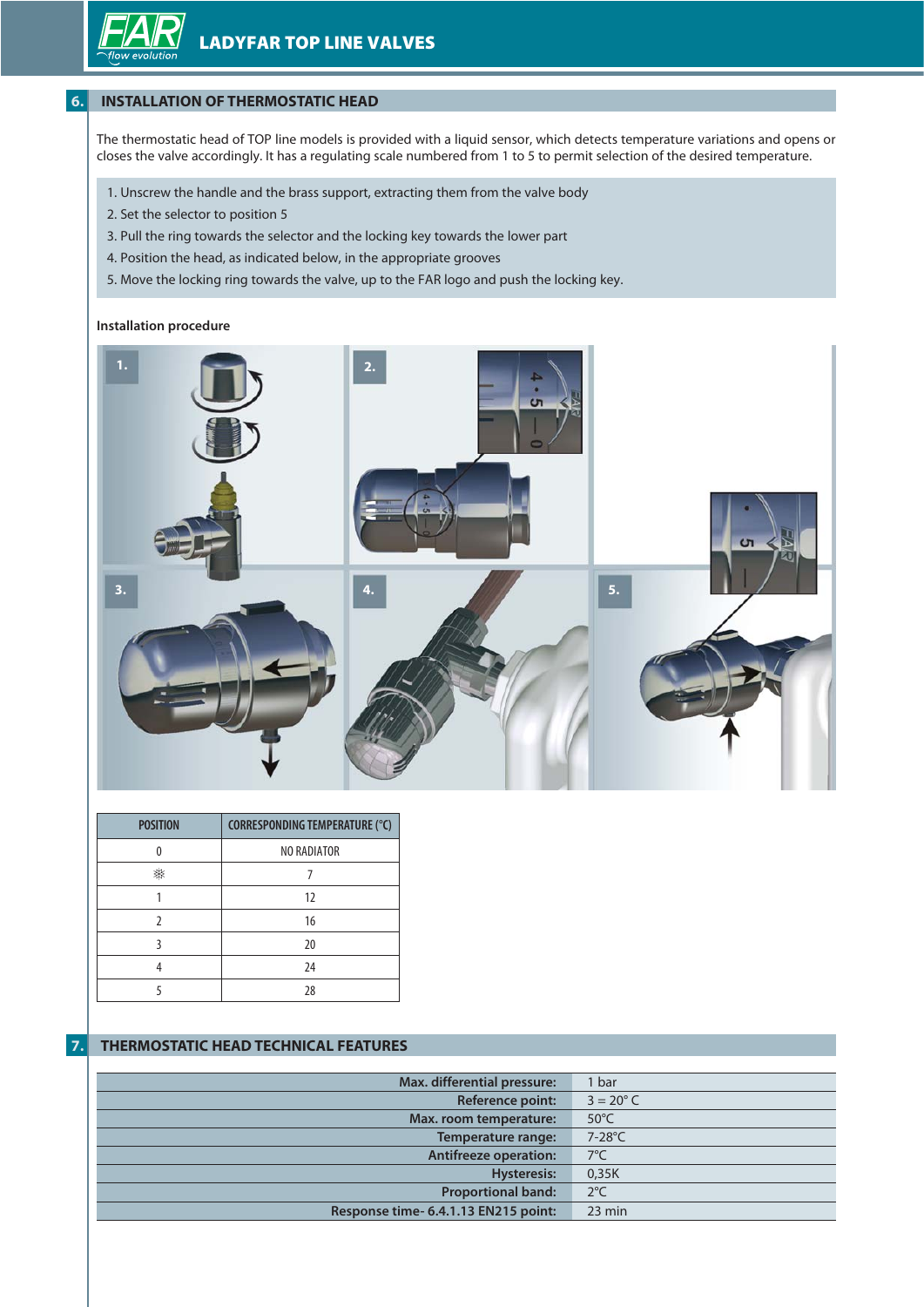# **8. FLUID DYNAMIC FEATURES**

## **Art. 0101-0102-0103-0104-0111-0112-0113-0114 38**





 $Kv = 1,69$  m<sup>3</sup>/h

**Q[l/h]**



**Art. 0101-0102-0103-0104-0111-0112-0113-0114 12**



**Art. 0108-0109-0148-0149 12**



**Art. 0121-0122-0123-0124-0131-0132-0133-0134 12**